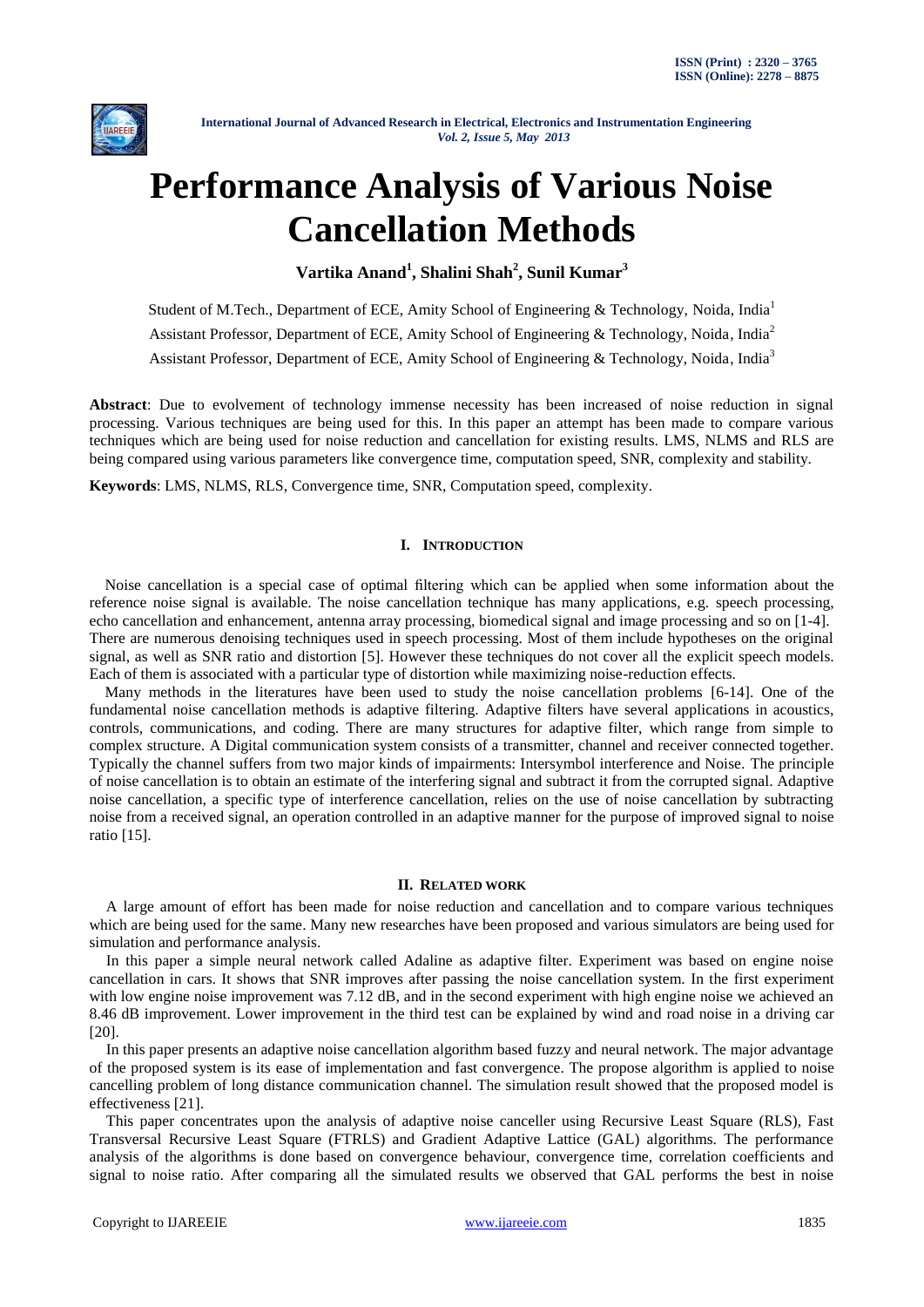

cancellation in terms of Correlation Coefficient, SNR and Convergence Time. RLS, FTRLS and GAL were never evaluated and compared before on their performance in noise cancellation in terms of the criteria considered here [22].

In this paper an adaptive noise canceller will be presented and some useful observations will be done over the audio signals. The adaptive noise canceller is very efficient and useful system in many applications with sound video etc [23].

It showed a cooperative performance study between the time-varying LMS (TV-LMS) and other two main adaptive approaches: The Least Mean Square (LMS) algorithm and the Recursive Least Square (RLS) algorithm. Their study disclosed the algorithm execution time, the minimum Mean Square Error (MSE) and required filter order [24].

This paper uses averaging analysis to study the mean-square performance of adaptive filters, not only in terms of stability conditions but also in terms of expressions for the mean-square error and the mean-square deviation of the filter, as well as in terms of the transient performance of the corresponding partially averaged systems [25].

This paper presented a nice trade-off between convergence properties and computational complexity and showed that the convergence property of fast affine projection (FAP) adaptive filtering algorithm is superior to that of usual LMS, NLMS, and RLS algorithm [26].

This paper investigates the performance of LMS and NLMS adaptive algorithms when implemented on Texas Instruments (TI) TMS320C6713 DSP hardware [8]-[10] and tested for two types of signals; sinusoidal tone signal and ECG signal. The obtained results from DSP kit are analyzed with the help of Digital Storage Oscilloscope (DSO) and shows considerable improvement in SNR level of a filtered signal [27].

Bernard Widrow *et.al.* developed a model for noise cancellation with the help of adaptive filter and employed for variety of practical applications like the cancelling of various forms of periodic interference in electrocardiography, the cancelling of periodic interference in speech signals, and the cancelling of broad-band interference in the side-lobes of an antenna array [28].

## **III. NOISE CANCELLATION METHODS**

# *A) RLS ALGORITHM [15]*

Recursive Least Squares (RLS) algorithm is capable of realizing a rate of convergence that is much faster than the LMS algorithm, because the RLS algorithm utilizes all the information contained in the input data from the start of the adaptation up to the present.

## *1) Standard RLS Algorithm*

In the method of least squares, at any time instant  $n>0$  the adaptive filter parameter (tap weights) are calculated so that the quantity of the cost function

$$
\varsigma(n) = \sum_{k=1}^{n} \rho_n(k) e_n^2(k)
$$
 (1)

is minimized and hence the name least squares. If  $k=1$  is the time at which the algorithm starts,  $e_n(k)$ ,  $k = 1,2,3,...,n$ are the samples of error estimates that would be obtained if the filter were run from time  $k = 1$  to n ,using the set of filter parameters that is computed at time n, and  $\rho_n(k)$  is a weighting function. Actually the RLS algorithm performs the following operations:

- Filters the input signal  $x(n)$  through the adaptive filter  $w(n-1)$  to produce the filter output  $v(n)$
- Calculates the error sample *e(n)*
- Recursively updates the gain vector *k(n)*
- Updates the adaptive filter coefficients

## *2) Fast Transversal RLS Algorithm*

Fast transversal filter (FTF) algorithm involves the combined use of four transversal filters for forward and backward predictions, gain vector computation and joint process estimation. The main advantage of FTF algorithm is reduced computational complexity as compared to other available solutions.

### *B) LMS Algorithm*

Copyright to IJAREEIE [www.ijareeie.com](http://www.ijareeie.com/) 1836 The Least Mean Square, or LMS, algorithm is a stochastic gradient algorithm that iterates each tap weight in the filter in the direction of the gradient of the squared amplitude of an error signal with respect to that tap weight. The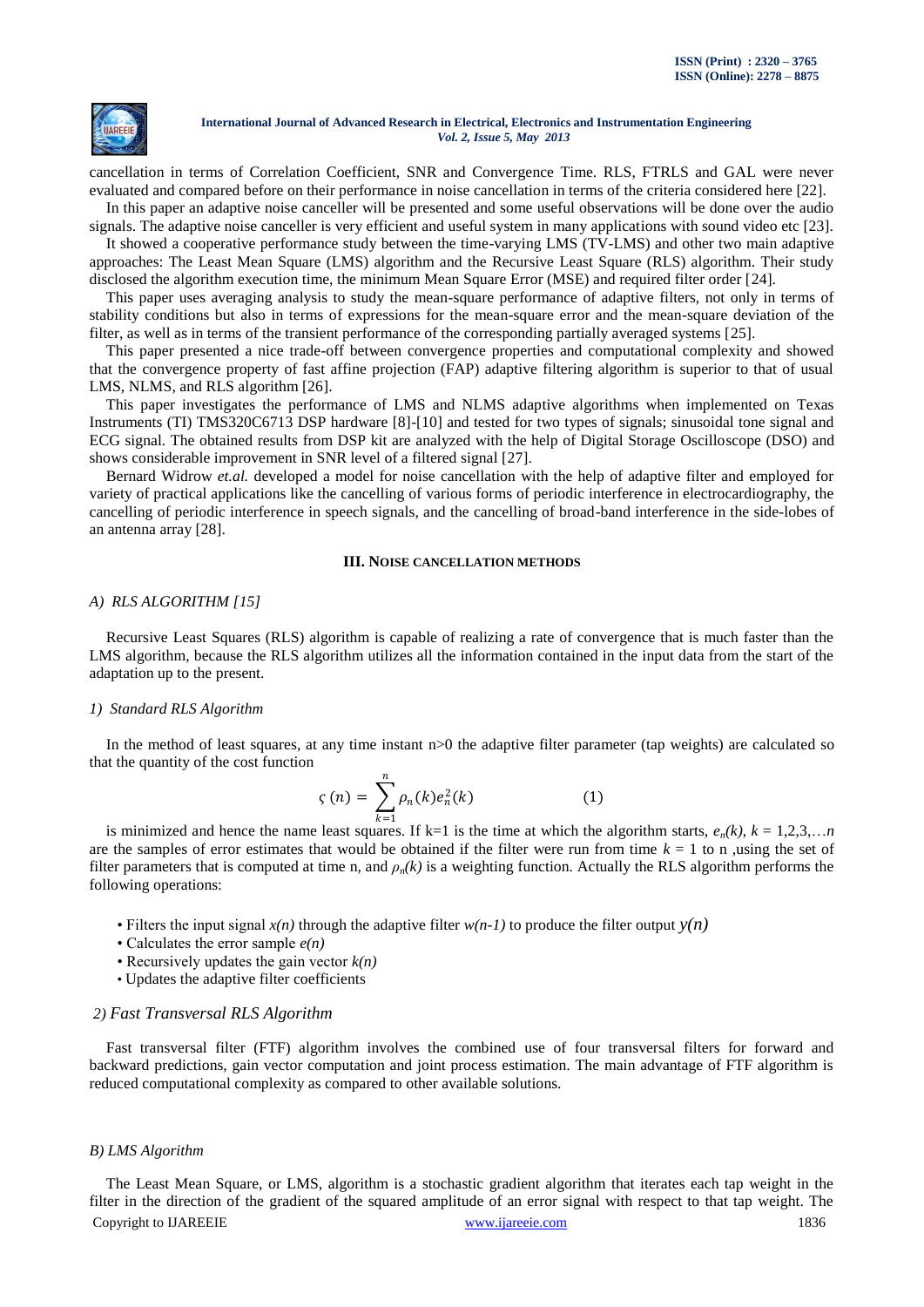

LMS is an approximation of the steepest descent algorithm, which uses an instantaneous estimate of the gradient vector [16].

To maximize the convergence speed of the LMS algorithm, a big step size is needed, and especially when one wants to address the issue of the maximum step size for stable operation of the algorithm, a theory that is valid beyond an infinitesimally small step size range is required. All results for big step size currently available use so called independence assumption. The independence assumption specifies that the sequence of input vector is a sequence. This assumption though clearly violated since in the typical time series applications have N-1 elements in common, simplifies the analysis significantly. The discrepancy between theoretical results based on this assumption and the true algorithm behaviour was investigated [17].

The LMS algorithm [28] is a stochastic gradient-based algorithm as it utilizes the gradient vector of the filter tap weights to converge on the optimal wiener solution. With each iteration of the LMS algorithm, the filter tap weights of the adaptive filter are updated according to the following formula:

$$
w(n + 1) = w(n) + 2\mu e(n)x(n)
$$
 (2)

where,  $x(n)$  is the input vector of time delayed input values,  $w(n)$  represents the coefficients of the adaptive FIR filter tap weight vector at time *n* and μ is known as the step size. Selection of a suitable value for *μ* is imperative to the performance of the LMS algorithm, if the value is too small, the time adaptive filter takes to converge on the optimal solution will be too long; if *μ* is too large the adaptive filter becomes unstable and its output diverges. Fig.1 represents a model for Adaptive Noise Cancellation.



Fig.1 Adaptive Noise Cancellation [27]

# *C) NLMS Algorithm*

The normalized LMS is based on the principle of minimal disturbance which states from one iteration to the next the weight vector of an adaptive filter should be changed in a minimal manner, subject to a constraint imposed on the updated filter"s output. [18] The adaption constant for the NLMS filter is dimensionless whereas the adaption constant for the LMS filter has the dimension of inverse power. [19] `Most importantly the normalized LMS algorithm exhibits a rate of convergence that is potentially faster than that of the standard LMS algorithm for both uncorrelated and correlated input data. The main drawback of the pure LMS algorithm is that it is sensitive to the scaling of its input *x* (*n*) [18]. This makes it very hard to choose a learning rate μ that guarantees stability of the algorithm. The Normalized least mean squares filter (NLMS) is a variant of the LMS algorithm that solves this problem by normalizing with the power of the input.

In the standard LMS algorithm, when the convergence factor μ is large, the algorithm experiences a gradient noise amplification problem. In order to solve this difficulty, we can use the NLMS (Normalized Least Mean Square) algorithm. The correction applied to the weight vector  $w(n)$  at iteration  $n+1$  is "normalized" with respect to the squared Euclidian norm of the input vector  $x(n)$  at iteration n[34][27].

We may view the NLMS algorithm as a time-varying step-size algorithm, calculating the convergence factor μ as in Eq.2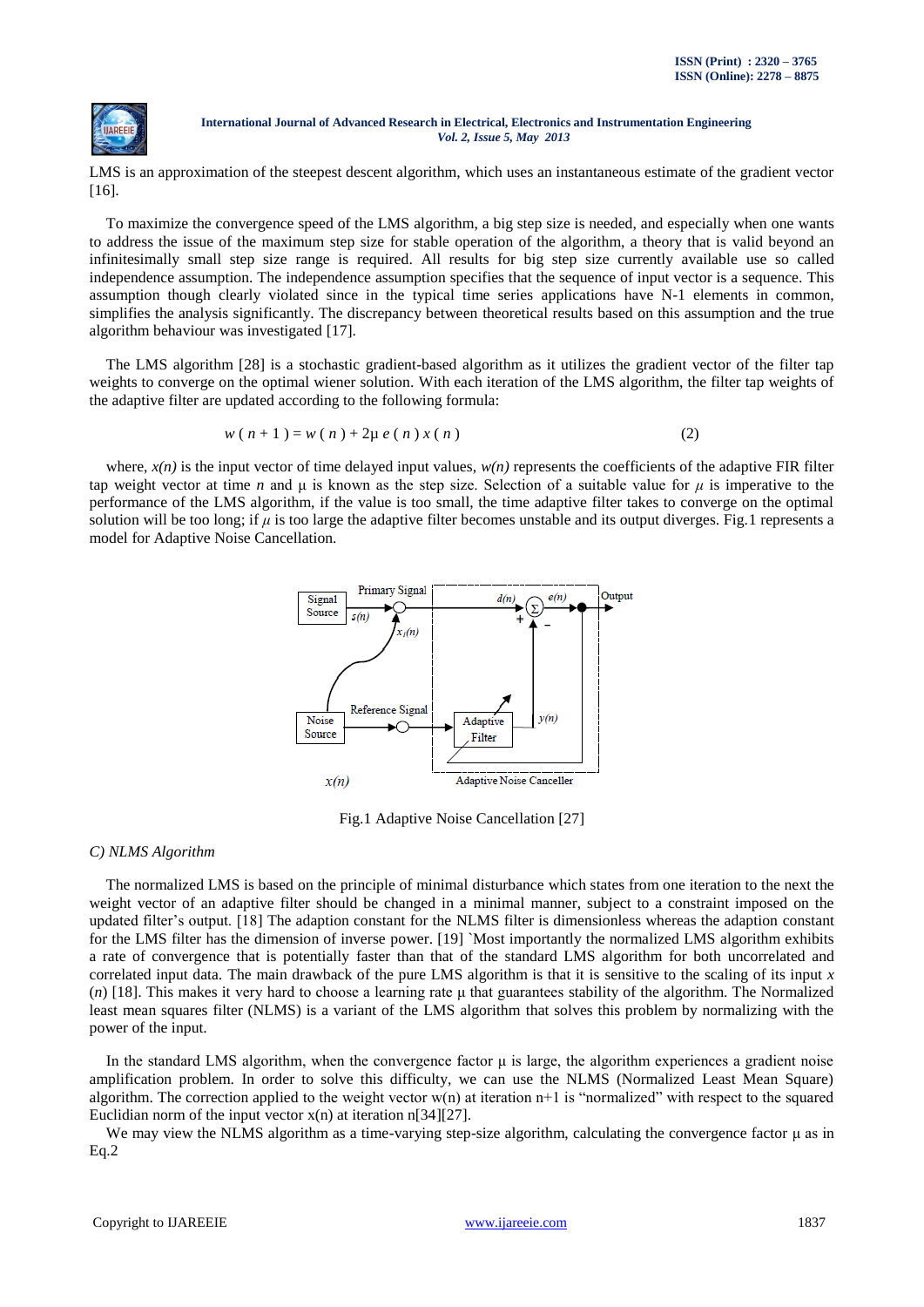

$$
\mu(n) = \frac{\alpha}{c + \|x(n)\|^2}
$$
\n(3)

where  $\alpha$  is the NLMS adaption constant, which optimize the convergence rate of the algorithm and should satisfy the condition  $0 < \alpha < 2$ , and *c* is the constant term for normalization, which is always less than 1. The filter weights using NLMS algorithm are updated by the Eq.  $(3)$ .

$$
w(n+1) = w(n) + \frac{\alpha}{c + ||x(n)||^2} e(n)x(n)
$$
\n(4)

# **IV.SOFT COMPUTING TECHNIQUES FOR NOISE CANCELLATIONS**

Fuzzy logic was introduced by Zadeh in 1965 to represent and manipulate data and information in which there are various forms of uncertainty. Fuzzy logic is a logical system, which is an extension of multi-valued logic. It is almost synonymous with the theory of fuzzy sets, a theory that relates to classes of objects with blunt boundaries in which membership is a matter of degree [2]. ANFIS is a class of adaptive network, which are functionally equivalent to Fuzzy Inference Systems. This architecture was proposed by Jang [9] to give fuzzy systems adaptive capabilities. It uses a hybrid- learning algorithm to identify the membership function parameters of single-output, Sugeno type fuzzy inference systems (FIS). A combination of least-squares and back propagation gradient descent methods are used for training FIS membership function parameters to model a given set of input/output data. The hybrid learning algorithm which combines gradient descent and the least-squares method are briefly discussed below.

## *A. Artificial Neutral Network*

Neural networks are composed of simple elements operating in parallel. The network function is determined largely by the connections between elements. Neural network can be trained to perform a particular function by adjusting the value of the connections (weights) between elements. Artificial Neural Network has preserved three basic characteristics. Neural network learns from experience; generalize from learned responses, and abstract essential pattern from inputs. Neural networks have been trained to perform complex functions in various fields of application including pattern recognition, identification, classification, speech, vision and control systems [29].

ANNs are mathematical modelling tools which are particularly useful for predicting and forecasting in complex settings. The ANN accomplishes this through a large number of highly interconnected processing elements (neurons), working in unison to solve specific problems. Each neuron is connected to some of its neighbours with varying coefficients or weights which represent the relative influence of the different neuron inputs on other neurons [30].

## *B. Basic concepts in fuzzy logic*

There are two basic concepts in fuzzy logic. They are linguistic variable and fuzzy if-then rule or fuzzy rule. There are two basic concepts in fuzzy logic. They are:

*1) Linguistic variable:* It is a variable whose values are words rather than numbers. Its use is closer to the tolerance for imprecision and thereby lowers the cost of solution. It encapsulates the properties of approximate or imprecise concepts in a systematic and computationally useful way. It also reduces the apparent complexity of describing a system.

*2) Fuzzy IF- THEN rule:* IF -THEN rule statements are used to formulate the conditional statements that comprise fuzzy logic. A single IF - THEN rule assumes the form

## If  $x$  is A then  $v$  is B

where A and B are linguistic values defined by fuzzy sets on the ranges (universe of discourse) X and Y, respectively. The IF part of the rule "x is A" is called the antecedent or premise, while the THEN part of the rule "y is B" is called the consequent or conclusion [34] [19].

## *C. Fuzzy inference systems*

Fuzzy inference (Fig.2) is the process of formulating the mapping from a given input to an output using fuzzy logic. The mapping then provides a basis from which decisions can be made, or patterns discerned an input value to its appropriate membership value [34].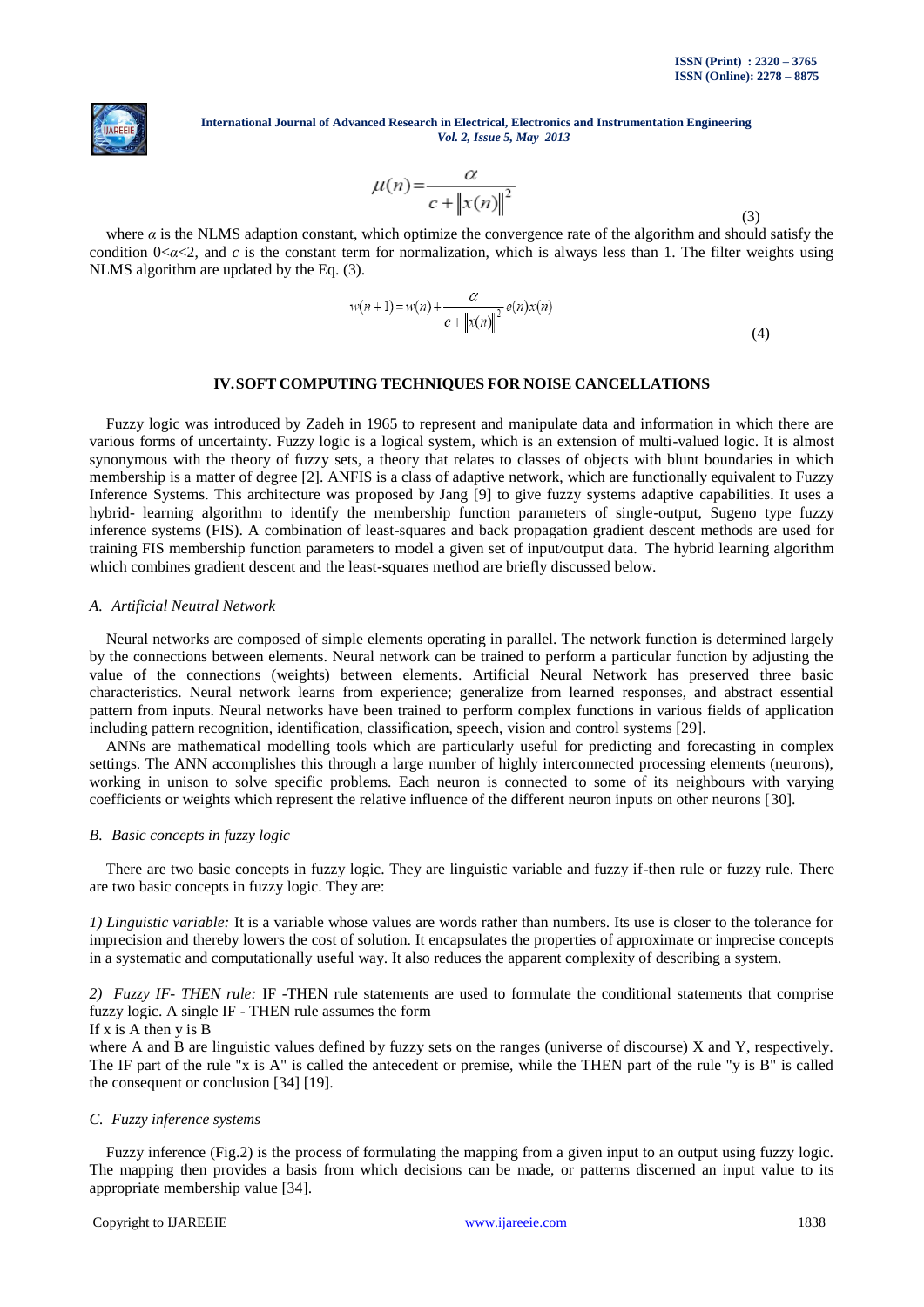



Fig.2 Functional Blocks of a Fuzzy Logic Inference System [2]

# *D. Adaptive Neuro-Fuzzy Inference System*

The Adaptive Neuro-Fuzzy Inference System, first introduced by Jang, is a universal approximator and as such is able to approximate any real continuous function on a compact set to any degree of accuracy. Thus, in estimating parameters where the given data are such that the system associates measurable system variables with an internal system parameter, functional mapping can be constructed by ANFIS to approximate the process of estimation of the internal system parameter. ANFIS is a neuro-fuzzy system that combines the learning capabilities of neural networks, with the functionality of fuzzy inference systems. An adaptive network is a feed-forward multilayer Artificial Neural Network (ANN) with; partially or completely, adaptive nodes in which the outputs are predicated on the parameters of the adaptive nodes and the adjustment of parameters due to error term is specified by the learning rules[30][31].

# **V. EXPERIMENTAL RESULTS**

In this paper [32] LMS, NLMS and RLS algorithms are compared on the basis of mean square error, percentage noise reduction, complexity and stability. In the simulation the reference input signal x(n) is a white Gaussian noise of power two-dB generated using randn function in MATLAB, the desired signal d(n) ,obtained by adding a delayed version of  $x(n)$  into clean signal  $s(n)$ ,  $d(n) = s(n) + x1(n)$  as shown in Fig.3



Fig.3 (a) Clean tone(sinusoid) signal s(n);(b)Noise signal x(n);(c) Delayed noise signal x1(n);(d) desired signal d(n)

The simulation of the LMS algorithm is carried out with the following specifications:

Filter order N=19, step size  $\mu$ = 0.001 and iterations= 8000

The step size  $\mu$  control the performance of the algorithm, if  $\mu$  is too large the convergence speed is fast but filtering is not proper, if μ is too small the filter gives slow response, hence the selection of proper value of step-size for specific application is prominent to get good results.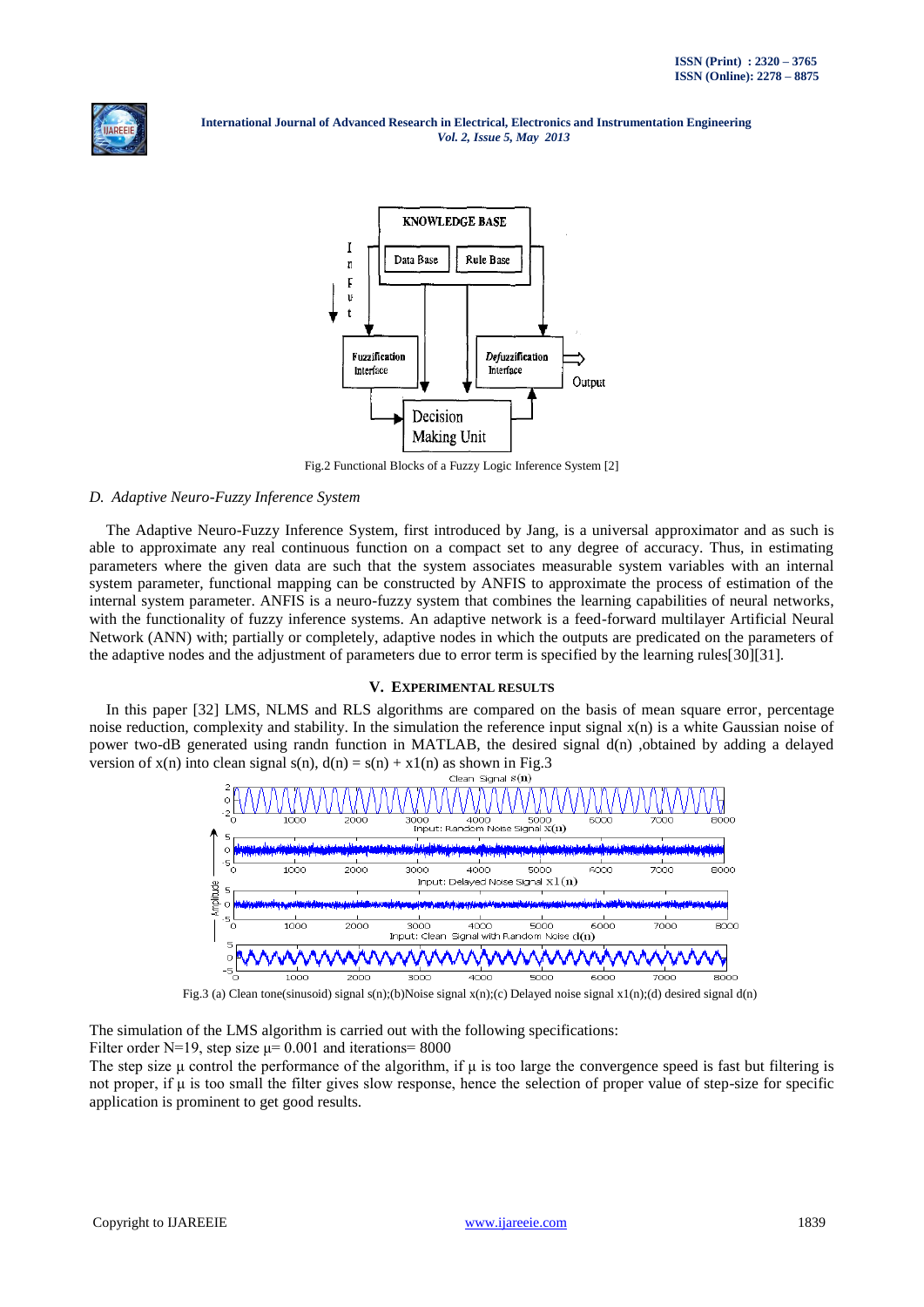



Fig.4, Fig.5 and Fig.6 shows the output results for LMS, NLMS and RLS algorithms respectively. If we investigate the filtered output of all algorithms, LMS adopt the approximate correct output in 2800 samples, NLMS adopt in 2300 samples and RLS adopt in 300 samples. This shows that RLS has fast learning rate.

In table1 performance analysis of all three algorithms is presented in term of MSE, percentage noise reduction, computational complexity and stability [24]. It is clear from the table1, the computational complexity and stability problems increases in an algorithm as we try to reduce the mean squared error. NLMS is the favorable choice for most of the industries due less computational complexity and fair amount of noise reduction.

| S.N           | <b>Algorithm</b>     | <b>Mean</b><br><b>Squared</b><br><b>Error</b><br>(MSE) | % Noise<br><b>Reduction</b> | <b>Complexity</b><br>(No.<br>of<br>multiplications<br>per iteration) | <b>Stability</b>     |  |  |
|---------------|----------------------|--------------------------------------------------------|-----------------------------|----------------------------------------------------------------------|----------------------|--|--|
|               | <b>LMS</b>           | $2.5 \times 10^{-2}$                                   | 91.62%                      | $2N+1$                                                               | <b>Highly Stable</b> |  |  |
|               | <b>NLMS</b>          | $2.1 \times 10^{-2}$                                   | 93.85%                      | $5N+1$                                                               | Stable               |  |  |
| $\mathcal{R}$ | <b>RLS</b>           | $1.7 \times 10^{-2}$                                   | 98.78%                      | $4N^2$                                                               | Less Stable          |  |  |
|               | <b>THIRD CONTROL</b> |                                                        |                             |                                                                      |                      |  |  |

| Table1. Performance comparison of various adaptive algorithms |  |  |
|---------------------------------------------------------------|--|--|
|---------------------------------------------------------------|--|--|

In this paper[24] computation time of LMS, TV-LMS and RLS are compared. The computation time for the conventional LMS algorithm and the TVLMS algorithm is relatively similar and much less than that of the RLS algorithm. The figures below show that the RLS computation time is increasing rapidly and non-linearly with the filter order.



Fig.7 Computation time for different adaptive algorithms with different filter orders (a) M=10 (b) M=50 (c) M=100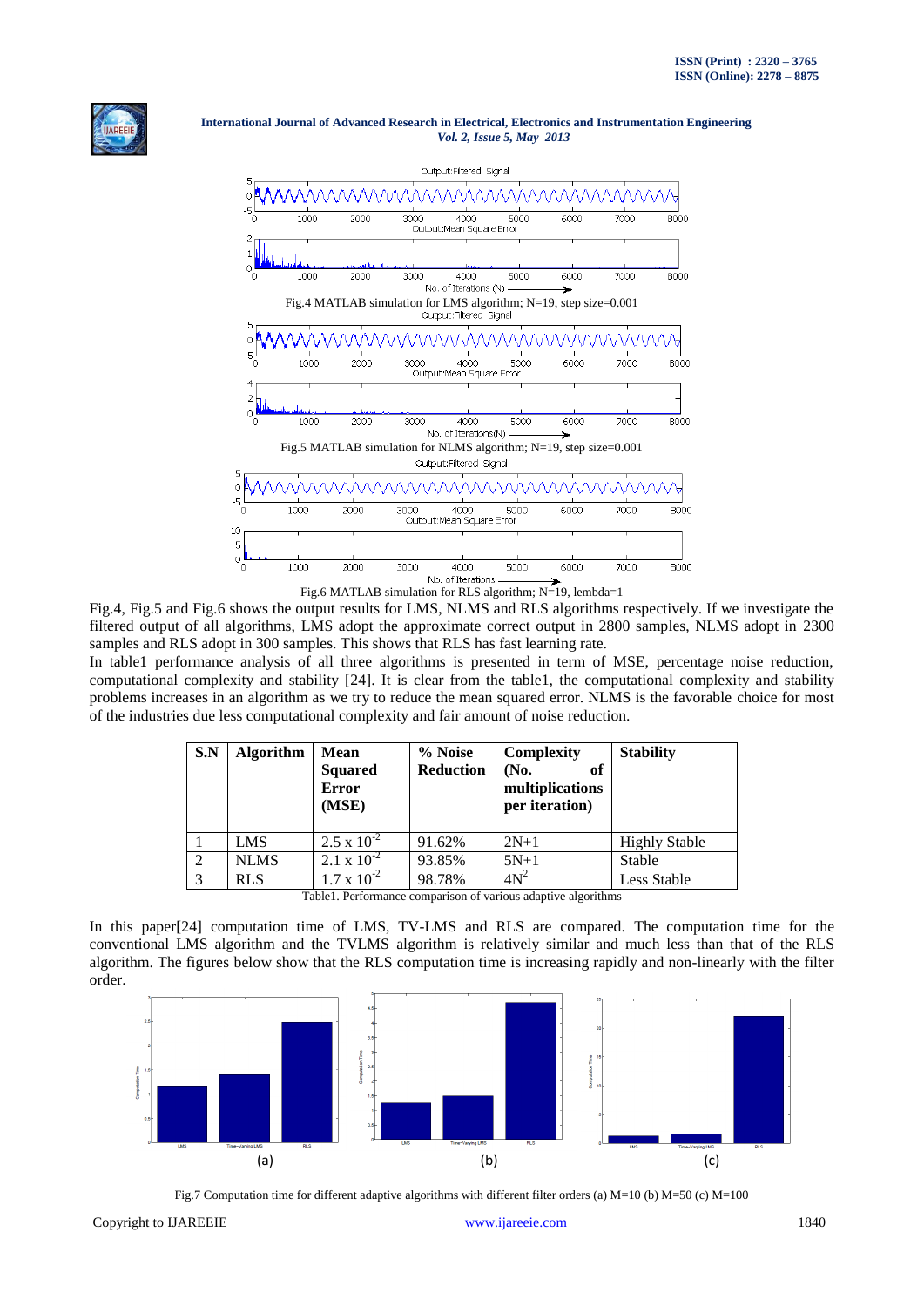

In this paper [21] soft computing technique ANFIS is compared with the conventional LMS method and the following results are obtained.

|                           | <b>ANFIS</b> | LMS |
|---------------------------|--------------|-----|
| $SNR$ input $(dB)$        |              |     |
| $SNR_{\text{output}}(dB)$ | 0.3          |     |

Table2. Comparison between ANFIS and LMS

## **VI.CONCLUSIONS**

Going through all the experimental works, it is been concluded that the performance of a noise cancellation system depends upon the order of the filter. If the filter order is less than 15 then the performance of LMS is better than NLMS and RLS and if the filter order is greater than 15 then the performance of RLS becomes good and LMS becomes poor. Moreover RLS has a faster learning rate. The computational complexity and stability problem increases in an algorithm as we reduce the MSE. NLMS is a better choice due to its less computational complexity and fair amount of noise reduction.

Moreover we have a TV-LMS which can be used for larger filter order only as it provides an optimal MSE performance as compared to LMS and RLS with a computation time close to that of the LMS algorithm.

When these conventional algorithms are compared to the soft computing techniques particularly ANFIS, it has two advantages over LMS algorithm in low SNR environment. The first advantage is, it is more efficient to eliminate noise and second, it offers faster convergence time.

#### **ACKNOWLEDGEMENT**

We take this opportunity to express our deepest gratitude and appreciation to all those who have helped us directly or indirectly in writing this paper.

#### **REFERENCES**

- [1] B. Widrow and E. Walach, Adaptive Inverse Control, Prentice-Hall, Inc., S.S.Series,N.J. (1996).
- [2] S. Haykin, Adaptive Filter Theory, Englewood Cliffs, N.J.: Prentice-Hall, Inc., 3<sup>rd</sup> Edition (1996).
- [3] M. Feder, A.V. Oppenheim, E. Weistein, "Maximum likelihood noise cancellation using the EM algorithm", IEEE Trans. on Acoustics, Speech and Signal Processing, 37 (1989) 204-216.
- [4] S.A. Billings and C.F. Fung, Recurrent radial basis function network for adaptive noise cancellation, Neural Networks, 8 (1995) 273-290.N.
- [5] Whitmal, J . C. Rutledge et J. Cohen. ""Reducing correlated noise in digital hearing"" IEEE Med. Biol. Magazine, 15, pp. 88 -96, 1996.
- [6] B. Widrow et al, Adaptive noise canceling: principles and applications, " Proc. IEEE, vol. 63, pp.1692-1716, Dec. 1975.
- [7] Ersoy Kelebekler and Melih Inal, "White and Color Noise Cancellation of Speech Signal by Adaptive Filtering and Soft Computing Algorithms," Lecture Notes in Computer Science, advances in Artificial Intelligence, Springer, Vol. 4304,pp 970- 975, November 2006.
- [8] R. Marvin, "Adaptive noise canceling for speech signals," IEEE Trans. Acoustics, Speech and Signal Processing, vol. 26, pp.419- 423, October 1978.
- [9] Beaufays F. and B. Widrow "Two-Layer Linear Structures for Fast Adaptive Filtering," In Proc. of World Congress on Neural Networks, Vol. 3, pp.87-93, San Diego, CA, June 1994.
- [10] Jae Chon Lee and Chong Kwan UN, "Performance of Transform-Domain LMS Adaptive Digital Filters," IEEE Trans. on Acoustics, Speech, and Signal Processing Vol. 34, No.3, pp. 499-510, June 1986.
- [11] Daniel Marshall, W. Kenneth And J.J. Murphy "The Use Of Orthogonal Transforms For Improving Performance Of Adaptive Filters," IEEE Trans. on Circuits and Systems, Vol.36, No.4, pp. 474-484, April 1989.
- [12] A. A. Ammar, E. M. Saad and Y. A. Mahgoub, "Reference-free adaptive interference cancellation using cross-coupled scheme," Proc. of 17th. National Radio Science Conference, URSI, pp. Cl/I-Il, Minufia, Egypt, February 2000.
- [13] M.F. Fahmy, G.M. El-Raheem and A.F. Ibrahim: "Performance and design of adaptive cross-coupled feedback line enhancer," IEEE 7th International Conference on Intelligent Engineering Systems INES2003, Assuit, Egypt, March 2003.
- [14] M.F. Fahmy, G.M. El-Raheem and A.F. Ibrahim; "Applications of adaptive feedback line enhancer In signal and image enhancement," Proc. of Twenteith National Radio Science Conference, URSI, pp. C1/1-8, Cairo, Egypt, March 2003.
- [15] Lilatul Ferdouse1, Nasrin Akhter2, Tamanna Haque Nipa3 and Fariha Tasmin Jaigirdar4, "Simulation and Performance Analysis of Adaptive Filtering Algorithms in Noise Cancellation". IJCSI International Journal of Computer Science Issues, Vol. 8, Issue 1, January 2011.
- [16] Bernard Widrow, Samuel D. Stearms "Adaptive Signal Processing", Pearson Education.
- $\overline{117}$  D. Slock, "On the convergence behavior of the LMS and the normalized LMS algorithms," IEEE Trans. Signal Processing, vol. 41, no. 9, pp. 2811-2825, Sept. 1993.
- [18] Honing. M., Messerschmitt. D, 1984, "Adaptive Filters: Structures, Algorithms and Applications", ISBN-13**:** 978-0898381634, Kluwer Academic Publishers, pp. 1061-1064. *6.* Kim, J., Poularikas.
- [19] Haykin, Simon, 2003, "Least-Mean-Square Adaptive Filters"*,* ISBN 0-471- 21570-8 Wiley, pp. 315.
- [20] Stella M., Begusic D. and Russo M., "Adaptive Noise Cancellation Based on Neural Network", IEEE 2006.<br>[21] Miry M. H., Miry A. H. and Khleaf H. K, "Adaptive Noise Cancellation for speech Employing Fuzzy and Neural N
- [21] Miry M. H., Miry A. H. and Khleaf H. K, "Adaptive Noise Cancellation for speech Employing Fuzzy and Neural Network", 1st International Conference on Energy, Power and Control (EPC-IQ), College of Engineering, University of Basrah, Basrah, Iraq, November 30 - December 2, 2010.